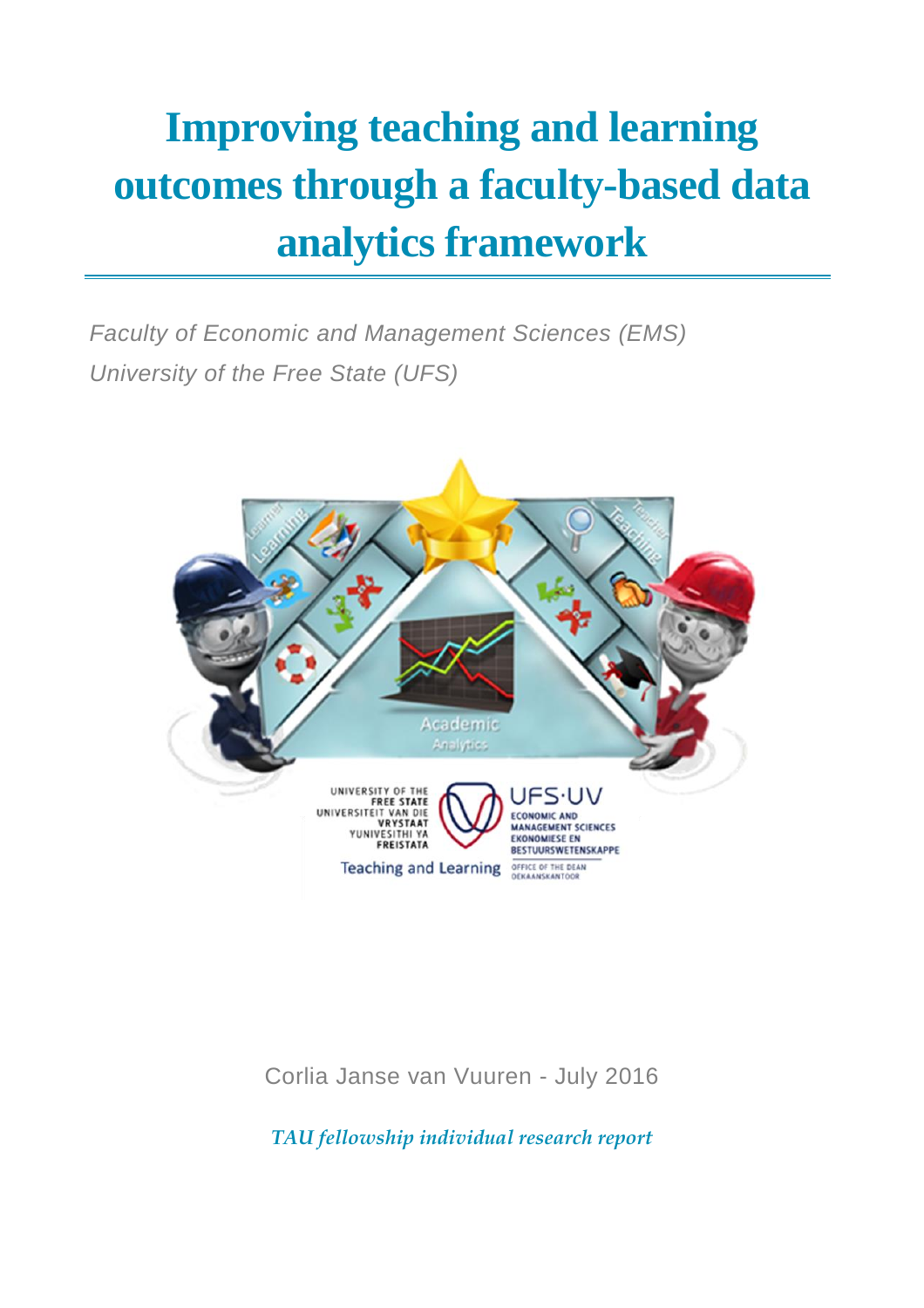### *Abstract*

The cumulative move towards the use of data analytics in Higher Education creates the opportunity for evidence-based decisions to transform current teaching and learning (TL) practices. Inspired by Chatti et al. (2011) who emphasised the value of data analytics in stimulating academics to reflect on their current teaching practices, an adapted data analytics framework was developed for the Faculty of Economic and Management Sciences at the University of the Free State. This adapted framework added "*teaching analytics*" as a third dimension to the traditional two-dimensional data analytics models (i.e. academic and learning analytics) and also provided for more qualitative data sources within the dimensions of TL analytics. This provided an extended range of data to reflect upon.

Evaluation after implementation of the adapted framework revealed an increased level engagement with the TL data, which facilitated formal and informal discussions in the faculty. This engagement further enabled a higher level of self-reflection in academics which contributed to unexpected scholarly engagement with TL literature, innovative classroom interventions, increased participation in TL awards opportunities and an improved drive towards research and publication in TL. The positive effects were further extended in the faculty by an increase in undergraduate student success rates.

The implementation of the adapted data analytics framework served as a valuable launching pad for improving TL outcomes in the faculty. The challenge remains however to address preconceived ideas about TL in disciplinary environments within the faculty and motivate more staff to be continuously involved in formal TL activities.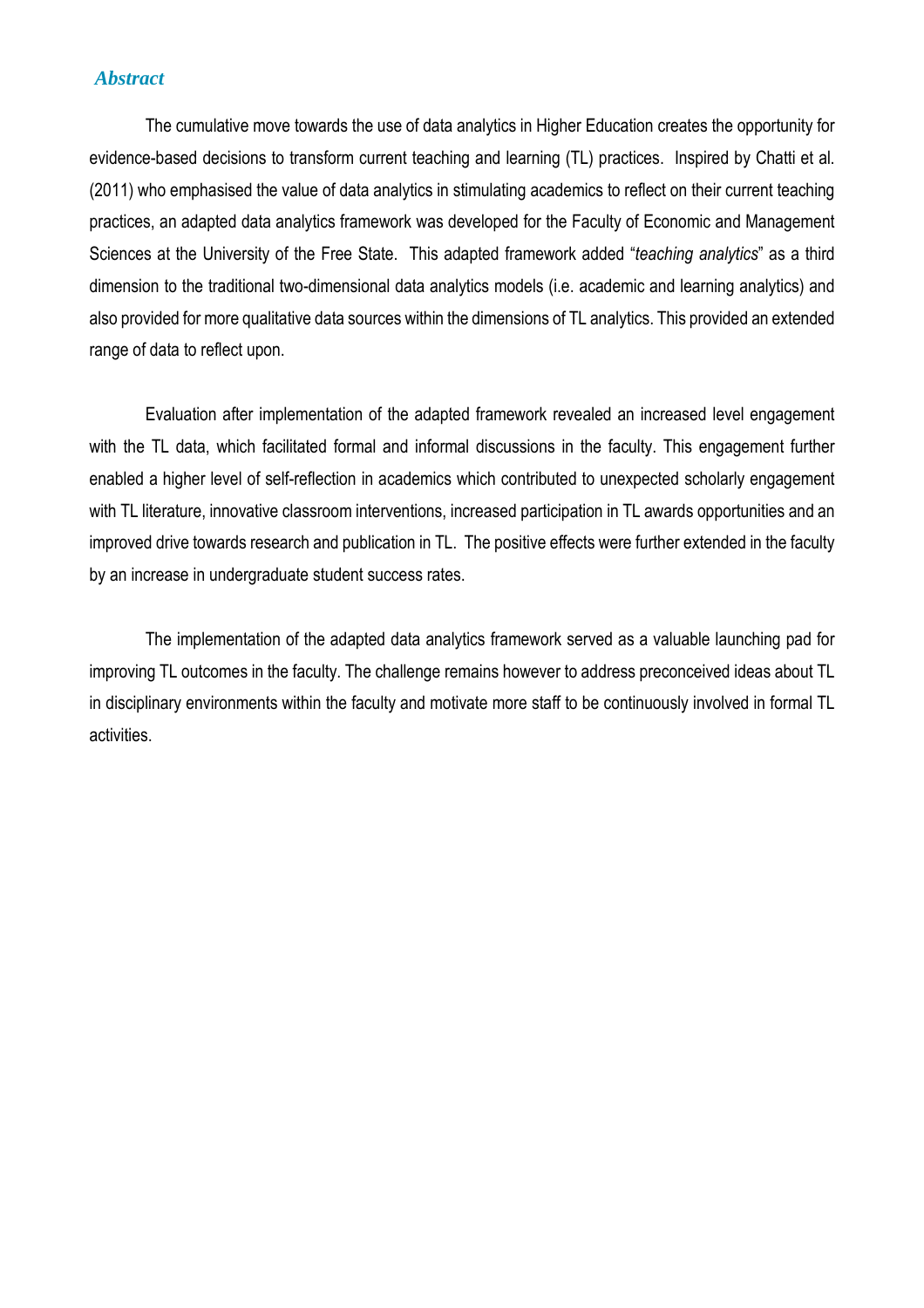## *Background*

Student success and high quality teaching and learning (TL) practices are main focus areas of Higher Education worldwide. In this strive for enhanced quality and associated improved student success, Norris and Baer (2013:5) have described data analytics as "*critical*" in achieving this aim.

The application of data analytics in Higher Education has been rapidly evolving since its introduction into this environment in the early 2000's. Initially data mining within the educational context was pedagogy neutral (Ferguson 2012:309) as it focused on student data captured on institutional, computerised systems such as demographic data (including financial data), academic data (i.e. ability, performance, history), engagement data (i.e. participation, academic effort) as well as institutional data (i.e. course-specific history/data) (Campbell and Oblinger 2007:4). The aim of these data mining initiatives was mainly to assess student progress, predict student success and identify challenges with student learning (Johnson et al. 2011:28). However, since 2008 more pedagogically-orientated research was introduced presenting an additional pathway within the research field of data analytics (Ferguson 2012:309) and clearly linking it with the Scholarship of Teaching and Learning (SoTL).

Simultaneous with the increased use of data analytics in the higher education environment (also in South Africa) as well as the growing emphasis on the Scholarship of Teaching and Learning (SoTL), I made a career change into the challenging world of teaching and learning. In April 2013 I joined the Faculty of Economic and Management Sciences (EMS) at the UFS as the faculty's teaching and learning manager (TLM). *Improved student success* and *high quality teaching* were suddenly my main priorities (from being an academic in a small physiotherapy department …). Quickly I found some comfort in the data analytics literature as it provided me with guidelines to start this mammoth task in the faculty. Using the existing literature on data analytics I started the process of developing an adapted faculty-based data analytics framework to guide Teaching & Learning (TL) in the faculty.



## *Development of a faculty-based data analytics framework*

Data analytics are mostly divided into two distinct types namely learning and academic analytics. Learning analytics focuses on the learner, learning process and learning contexts, whilst academic analytics mostly focuses on data analysis at institutional level (Long & Siemens 2011:34). During the development of the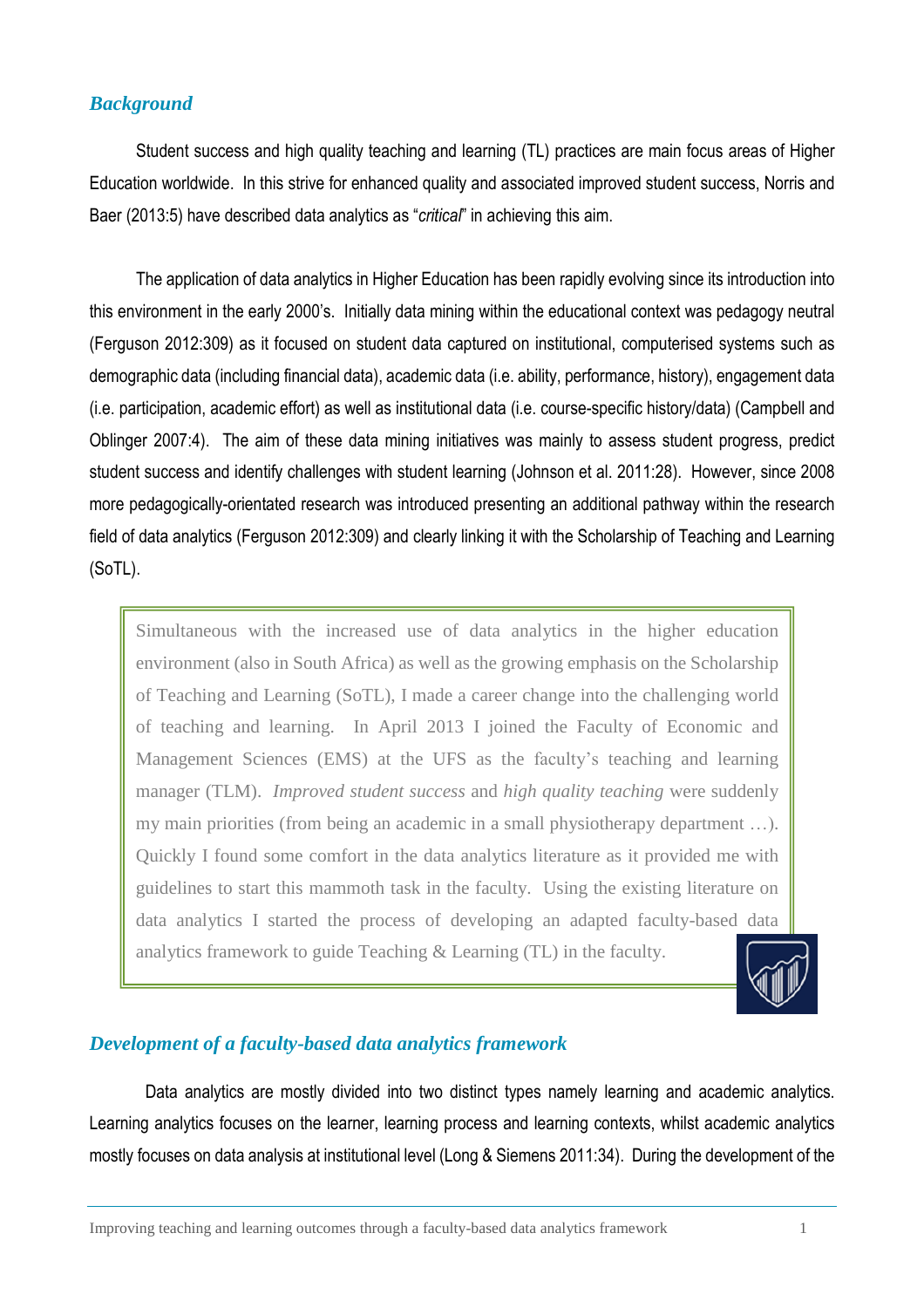EMS data analytics framework, a third dimension, namely "*teaching analytics*" was added to the traditional twodimensional data analytics models. This "*teaching analytics*" dimension emerged as a result of the factors identified by the CHE (2014:17-18) as influencing student success such as teaching, curriculum, assessment and learning resources. The inclusion of this new dimension was further inspired by Chatti et al. (2011) who emphasised the value of data analytics in stimulating academics to reflect on their current teaching practices. The framework also provided for more qualitative data sources within the dimensions of TL analytics, thus providing an extended range of data to reflect upon. Details on the final EMS data analytics framework are included in Table 1 below.

|                                   | <b>Focus</b>                                                                                                                                                   | Data collection tools                                                                                                                                                              |
|-----------------------------------|----------------------------------------------------------------------------------------------------------------------------------------------------------------|------------------------------------------------------------------------------------------------------------------------------------------------------------------------------------|
| Learning/Learner analytics        | Learning material/resources, assessment,<br>student support and student feedback<br>("student voice").                                                         | CLASSE <sub>student</sub> survey, module evaluation<br>survey, student support surveys, student<br>focus groups.                                                                   |
| <b>Teaching/Teacher analytics</b> | (constructive)<br>alignment,<br>Module<br>stakeholder<br>involvement,<br>graduate<br>academic<br>attributes.<br>assessment and<br>feedback ("academic voice"). | CLASSE <sub>lecturer</sub> survey, academic survey for<br>student support, stakeholder involvement<br>survey, student employability survey and a<br>structured academic interview. |
| <b>Academic analytics</b>         | Pre-enrolment data, student demographic<br>data, student performance data                                                                                      | Institutional database                                                                                                                                                             |

#### Table 1: Operational EMS data analytics framework details

The developed EMS data analytics framework was approved at the end of 2013 by Faculty Management for implementation as from 2014.

## *Implementation EMS data analytics framework*

Data collection utilising the EMS data analytics framework commenced in 2014 on a three-year rolling cycle (i.e. data would be collected on all undergraduate modules in the faculty once every three years).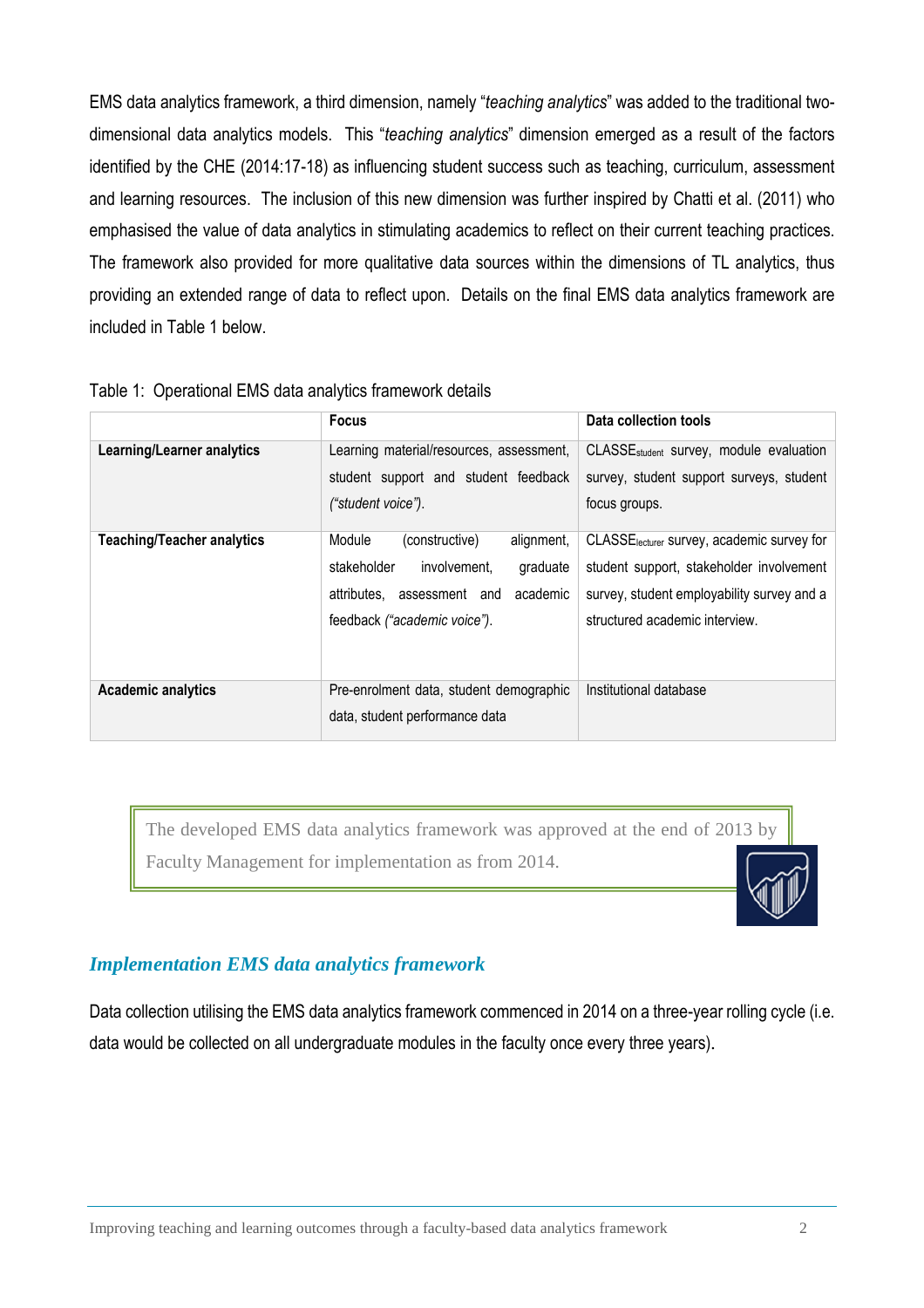After starting the data collection process, I soon realised that compiling the framework was the easiest part of this process … Self-reflection further made me acknowledge that I had limited knowledge and skills to analyse and act on this data – I was therefore a DRIP (data-rich-information-poor) individual in a faculty that expected me to bring some insights. I also realised that I had no network in the world of teaching and learning due to my recent career shift. As a miracle the TAU fellowship call came upon my path during this phase – promising me some solutions! I decided, that if accepted for the TAU programme, I would use the opportunity to gain some knowledge and skills from experts as well as start a network of colleagues who could support me on the way forward.



## *Evaluation of the EMS data analytics framework*

As a starting point to my development on the TAU programme, I identified the evaluation of the implementation of the EMS data analytics framework as my specific research project. As I was unfamiliar with programme evaluation (as a research design), and therefore had to do an intensive literature review, but also attended the research-orientated sessions during the TAU programme to gain more insight. This was well supplemented by the continuous support and guidance from my mentor as well as informal engagement with colleagues on the TAU programme (which also allowed me to start the process of building a support network within the field of TL).

The programme evaluation aimed at describing the outcomes achieved in relation to TL after implementation of the EMS data analytics framework. Both quantitative and qualitative data sources are included in the results to define both the intended and unintentional outcomes. Note that specific module and departmental data are not included here as it did not form part of the total programme evaluation (and this TAU project).

The intentional results mainly focused on the student success rate in undergraduate EMS modules, as it was the problem originally identified to be addressed by the framework. Figure 1 illustrates the progressive improvement in undergraduate student success in EMS over the past three years. These improvements can however not be directly linked to the implementation of the EMS data analytics framework as some other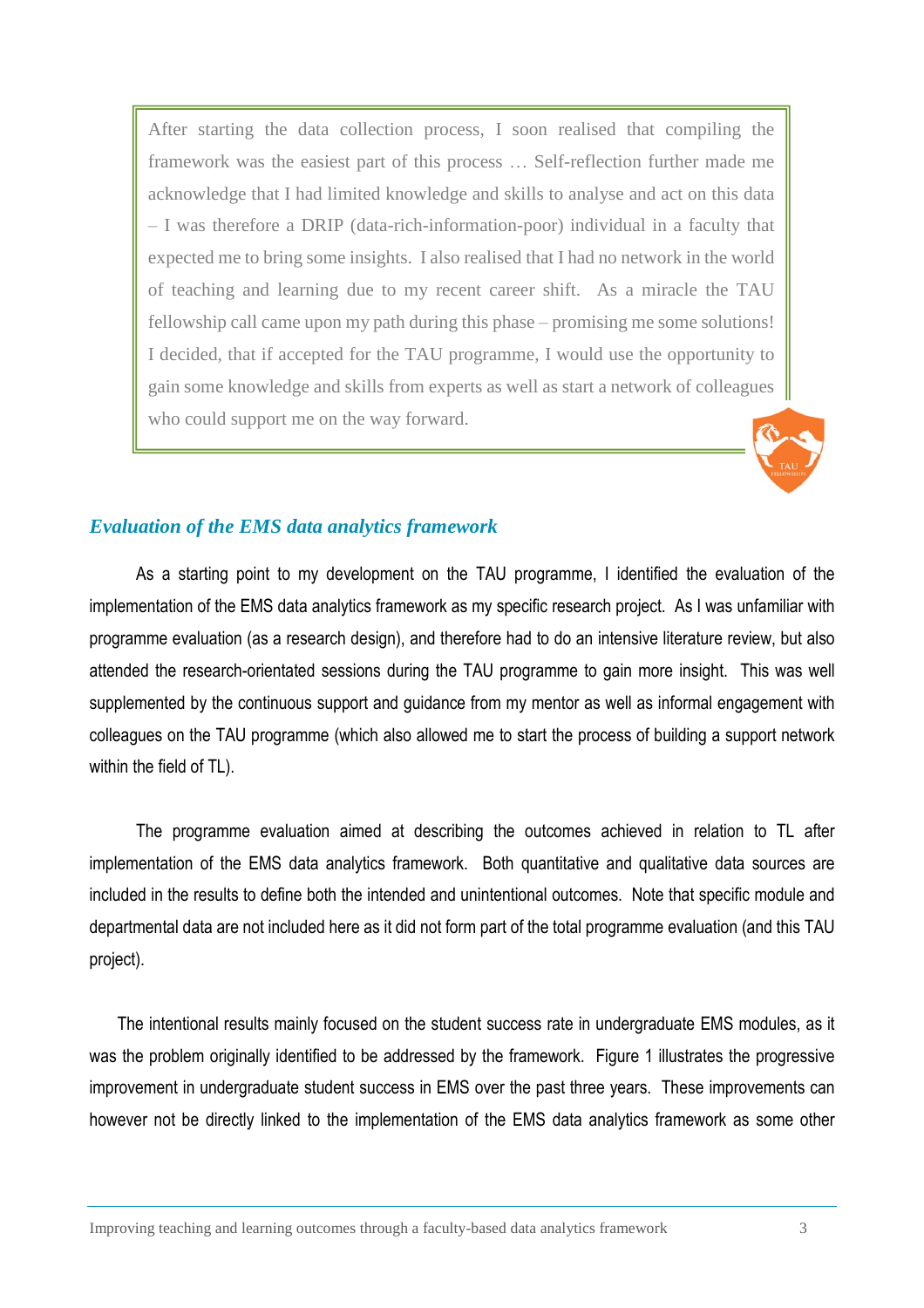changes were also made during the re-curriculation process and implemented in EMS in 2012. These changes included, amongst others:

- Restructuring and decreasing of the number of BCom specialisation fields offered at the UFS.
- Limitation of elective modules in programmes.
- Restructuring of foundational modules to be more discipline-specific.



Figure 1: Undergraduate student success in EMS

However, more interesting were the unintentional results obtained from the implementation of the EMS faculty-specific data analytics framework. The implementation of the framework facilitated an increased level engagement with TL data on an individual, but also departmental level. This engagement further enabled a higher level of self-reflection in academics which contributed to unexpected scholarly engagement with TL literature, innovative classroom interventions and improved assessment practices.

This was firstly reflected in an increase in individual consultations with academic staff in the faculty with regard to their module-specific data and/or with regard to TL evidence-based best practices. Secondly, this increased engagement within TL further resulted in greater participation in TL awards opportunities as a "stepping stone" towards more formal research and possible publication in the field of TL. As a result, the number of entries for faculty-specific TL awards increased from two in 2013 to ten in 2016, with staff from EMS winning five institutional TL awards in 2015. This consequently provided the opportunity for the establishment of a SoTL interest group in the faculty in 2016 to support this new interest towards research (and publication) in TL.